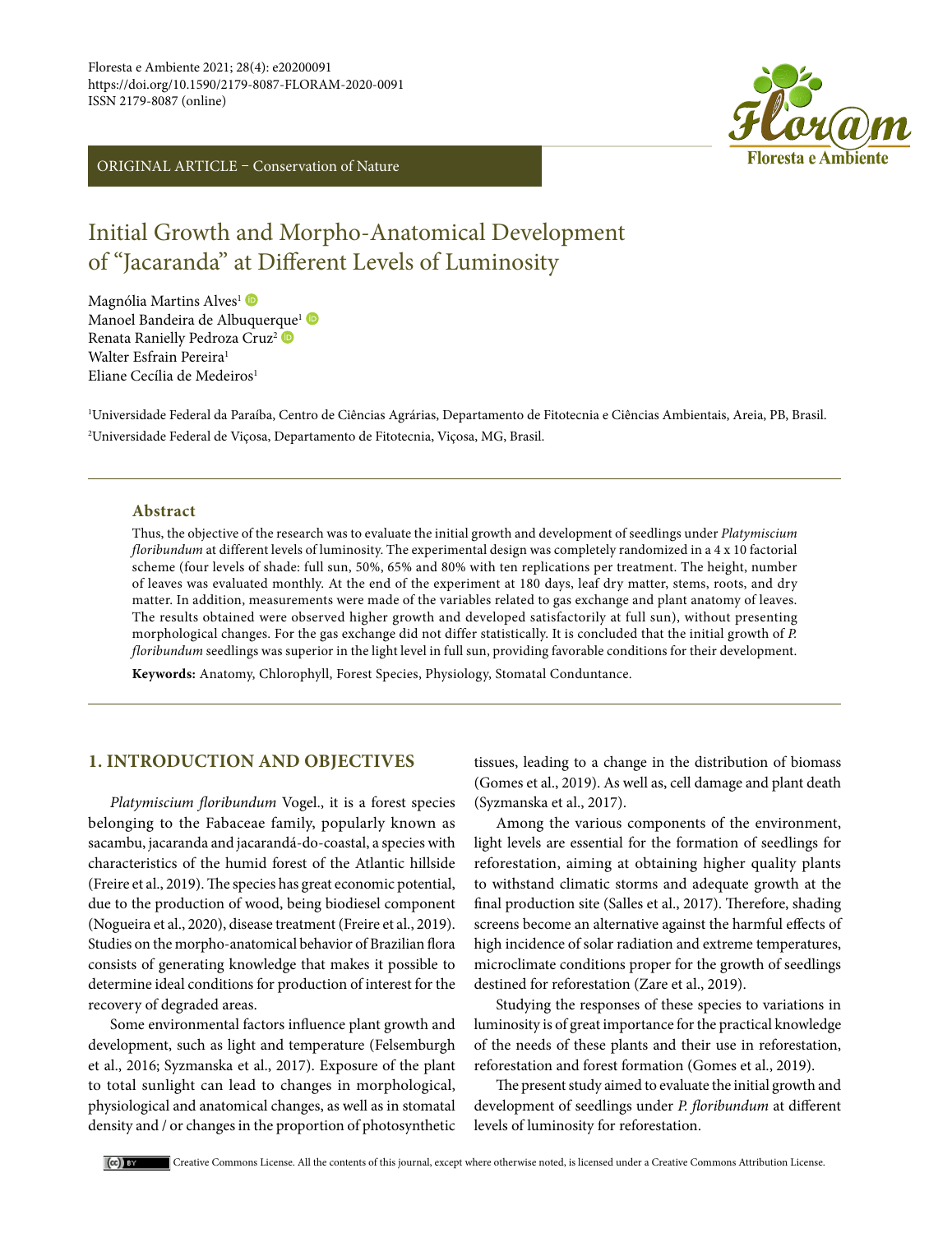## **2. MATERIALS AND METHODS**

The work was carried out in the vegetation house belonging to the Laboratório de Ecologia VegetalDepartamento de Fitotecnia e Ciências Ambientais, Universidade Federal da Paraíba (UFPB), Areia, PB.

*P. floribundum* seedlings were produced with seeds from matrix trees located in the city of Areia, PB. The fruits were completely healthy and showed no signs of predation at the beginning of the natural dehiscence process. After collection, the fruits were placed in paper bags and sent to the Laboratório de Ecologia Vegetal, opened manually with scissors to remove the seeds.

### *2.1. Germination test*

The seeds were disinfested by means of 1% sodium hypochlorite solution for 3 minutes and rinsed in distilled water for 1 minute. 100 seeds were used, which were divided into four repetitions of 25. The seeds were considered photoblastic positive, germinated in the presence of light, therefore, they were placed in a regime of white light. The seeds were placed on three sheets of Germitest paper. Moistened with distilled water in the amount equivalent to 2.5 times the dry paper mass, and placed in germinating chambers of the type *Biochemical Oxigen Demand* (B.O.D.) adjusted to constant temperatures of 25°C (Alves et al, 2016). When germination stabilized at 14 days after sowing, normal seedlings were selected, that is, they had an average of 5 cm in length and 1 pair of cotyledons. those with structures with root and aerial part. (Brasil, 2009).

## *2.2. Levels of shading*

40 seedlings were selected, averaging 10 cm in length and 1 pair of cotyledons. Subsequently, the seedlings placed in bags of 15 cm x 30 cm polyethylene black plastics with a capacity of 2 liters containing substrate based on vegetable soil, soil mixed with remnants of organic matter, such as leaves, stems and bark.and with perforations below to drain excess water.

Wooden frames approximately 1.0 m high, top and side covered with commercial black polyethylene shading screen (Sombrite®) were used obtain the different levels of shading 10 replicates were placed in each, totaling 40 seedlings were evaluated in each treatment. The seedlings were submitted to four levels of shading: full sun, 50%, 65%, and 80%. The irrigation sprinkler system was performed manually, when necessary, to replenish water

## *2.3. Growth variables*

Monthly, the following growth variables were measured: plant height considering the soil level, the distance between the plant lap and the insertion of the last expanded leaf measured with a millimeter ruler. The number of leaves with counts in each plant of each treatment.

The roots were washed in running water to remove all soil residues, dried on absorbent paper and packed in kraft paper bags, taken to the forced air circulation oven at 65 ° C until reaching constant weight. Then the dry matter of the leaves (LDR), the stems (SDM), the roots (RDM) were weighed. With the dry matter data, the total dry mass was calculated.

### *2.4. Photosynthetic Variables*

At 130 days after sowing the evaluation of the gas exchange was performed using an IRGA LC-Pro Sd Portable, ADC BioScientific, UK. Measurements were performed on the leaves of the median third of each plant in the period from 10 to 11 h in the morning. The variables were rates of liquid photosynthesis (*A*), stomatal conductance (*Gs*), transpiration (*E*), internal carbon (*Ci*).

The relative chlorophyll content of the leaves was determined using a portable device, ClorofiLOG®, model CFL 1030, by means of six readings per plant in the medium part of the leaf.

## *2.5. Anatomical variables*

The leaves submitted to gas exchange evaluations were collected, sections of the middle third of the second expanded leaf (in the apex-base direction), and fixed in 70% alcohol (formaldehyde, acetic acid and ethyl alcohol) (Johansen, 1940) and conducted to the Laboratório de Ecologia e Reprodução de Plantas, where the preparation of the slides was carried out for the purpose of anatomical studies.

In order to obtain the cuts, it was made by clarification in sodium hypochlorite, followed by triple washing in distilled water, 1% methylene blue staining (transversal and paradérmico respectively) (Kraus & Arduin, 1997) and mounting in glycerinated water. For the parasideric cuts, the stomatal density, expressed in  $mm<sup>2</sup>$ , in the micrometric and objective 40 x following the technique of Labouriau et al. (1961). The leaf thickness was evaluated by means of transverse sections of semipermanent leaves with three leaves from each treatment, with 10 replicates. Measurements made by the Model microscope equipped with a Micrometer Ocular. The measurements were performed in three fields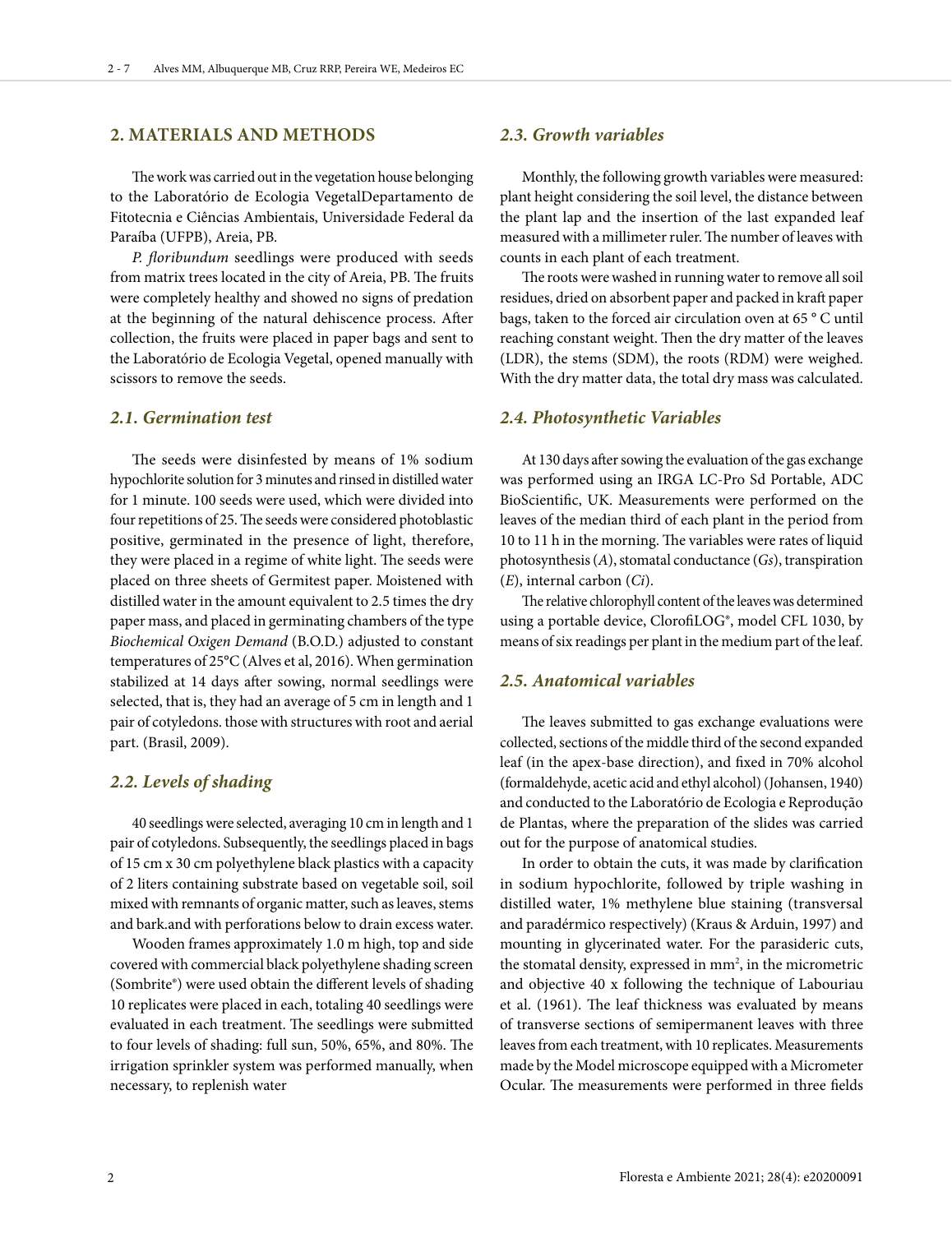per leaf, making a total of 30 measurements for each leaf tissue per treatment.

Semipermanent slides were obtained from cross sections of fresh material washed in distilled water, diaphanized in commercial sodium hypochlorite for 15 min and washed again three times in distilled water for 5 min each. After the material was stained in 1% methylene blue and 50% ethanol for 30 sec and washed in distilled water for 1 min, the sections were blanket-capped with 50% glycerin and sealed with colorless enamel (Kraus & Arduin, 1997).

The following variables were determined: stomatal density (number of stomata per mm<sup>2</sup>); polar diameter of stomata and equatorial diameter of stomata The polar and equatorial diameter of stomata was calculated based on the average of their length and width (adapted from Johansen, 1940). In the cross section of the leaf blades, leaf thickness, total cross-sectional area of the adaxial epidermis and abaxial epidermis were evaluated and the stomatal pore (length and transversal) was also evaluated.

#### *2.6. Statistical Analysis*

The experiment was conducted in a completely randomized design. The data of height and number of leaves were submitted to a polynomial regression analysis. For the other variables, analysis of variance was performed, and the averages were compared using the Tukey test, at a level of 5% probability using the SAS® statistical program.

# **3. RESULTS AND DISCUSSION**

A higher height was observed in the plants in an environment with 80% shading, 10.55 cm high, while the 50% shading treatment had an average of 9.5 cm (Figure 1A). The number of leaves presented by the seedlings at after sowing was significantly affected by shading. The number of leaves was higher in plants grown under 80% shading, followed by treatment full sun, while 50% of shaded plants emitted few leaves during the experimental period (Figure 1B).



**Figure 1.** Plant height (A) and numbers leaves (B) of *Platymiscium floribundum* L. plants at different level of shading.

The investment in height presented by plants in the shade occurs in response to the faster growth promoted by the greater investment in cell stretching (Mota et al., 2013). This can be an adaptation mechanism to escape the light deficit, since they are not able to tolerate low light intensities, adjusting their metabolic rates (Morais Neto et al., 2000).

Regarding the height of the Jatobá plants (*Hymenaea courbaril* var. Stilbocarpa), there was a significant difference with a 50% and 80% shade screen, because higher shading triggers a superior adaptation mechanism to escape the light deficit (PagliarinI et al., 2017). Brazilian woody seedlings (*Caesalpinia echinata* Lam.) Showed similar behavior in relation to height, in the shade treatments of 20 and 40% (Aguiar et al., 2011). Dalmolin et al. (2015) studying sambaíba

plants (*Curatella americana* L.) in full sun showed a higher number of leaves when compared to plants grown in the shade, a typical characteristic of deciduous plants.

The plants under shading had a shoot length, however, they did not increase their mass in the same proportion, which leads us to consider that the shading condition is limiting for the *Tabebuia aurea*, indicating typical behavior of escape to the shade. Because the plants presented this elongation in the stem due to the low light intensity that they were submitted (Souza Pinto et al., 2017).

The RDM and SDM variables did not differ statistically between shade levels, however for LDM the treatment full sun verified higher contents for dry mass, (0.431g) it was superior to other treatments (Figure 2).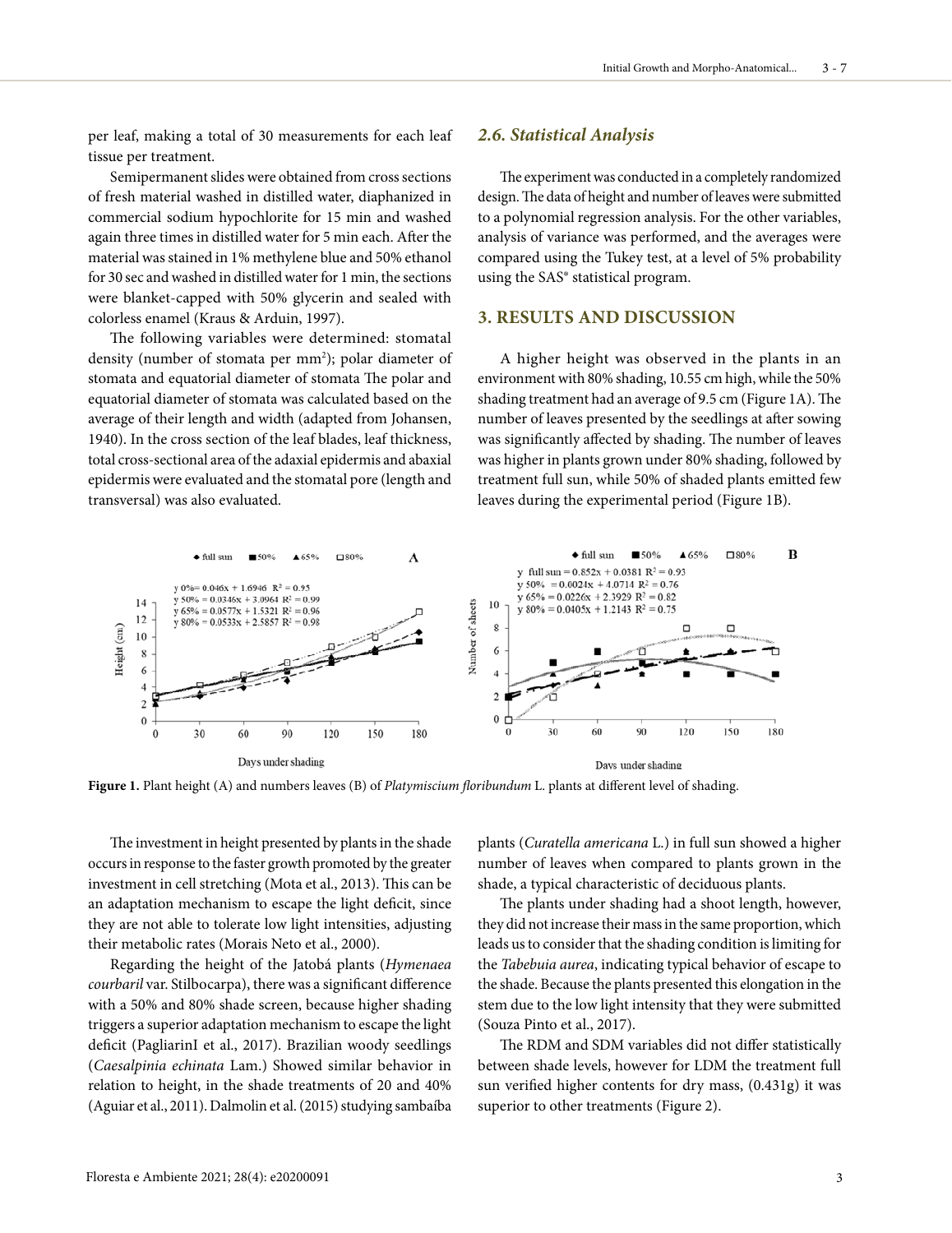

**Figure 2.** Dry matter of roots, dry matter of stems and dry matter of leaves, of *Platymiscium floribundum* plants at different levels of shading.

In contrast, Dantas et al. (2011) working with shade levels in true catingueira (*Caesalpinia pyramidalis*) seedlings, which also belong to the Fabaceae family, obtained fresh mass of shoot and root smaller in the treatment of 50% compared to full sun. Plants that grow under greater luminous intensity have a greater accumulation of dry mass in the root allowing a greater absorption of water and nutrients, a strategy that would guarantee the plant the capacity to withstand higher rates of photosynthesis and transpiration in more enlightened environments (Silva et al., 2007). The seedlings of P. florinbundum presented a slight increase in the production of RDM under higher luminosity intensities, noting the good adaptive capacity of the species at different light incidences.

### *3.1. Gas exchange*

On the parameters of gas exchange photosynthesis (*A*), transpiration (*E*) and stomatal conductance (*Gs*), there was no significant difference when the plants were submitted to conditions of shading levels. At the moment of measurement, the internal carbon  $(CO_2)$  there was a significant difference between the treatments, the increase in the internal concentration of  $\mathrm{CO}_2$  verified in the treatment of 50% shading (Table 1).

**Table 1.** Mean values of photosynthesis (*A*), transpiration (*E*), stomatal conductance (*Gs*) and internal carbon of *Platymiscium floribundum* plants at different levels of shading.

|  | <b>Shading</b> | Photosynthesis Transpiration<br>( $\mu$ mol m <sup>-2</sup> s <sup>-1</sup> ) (mol m <sup>-2</sup> s <sup>-1</sup> ) |       | <b>Stomatal</b><br>conductance<br>(mmol m <sup>-2</sup> s <sup>-1</sup> ) (µmol mol <sup>-1</sup> ) | <b>Internal</b><br>carbon |
|--|----------------|----------------------------------------------------------------------------------------------------------------------|-------|-----------------------------------------------------------------------------------------------------|---------------------------|
|  | full sun       | 3.40a                                                                                                                | 1.40a | 0.046a                                                                                              | 244.00b                   |
|  | 50%            | 3.60a                                                                                                                | 2.60a | 0.136a                                                                                              | 290.40ab                  |
|  | 65%            | 3.20a                                                                                                                | 2.60a | 0.143a                                                                                              | 319.20a                   |
|  | 80%            | 5.80a                                                                                                                | 2.80a | 0.088a                                                                                              | 264.80ab                  |
|  | $CV\%$         | 23.09                                                                                                                | 31.12 | 18.20                                                                                               | 24.16                     |

\*Means followed by the same letter in the column are statistically equal to each other by the Tukey test at 5% significance.

Thus, it appears that gas exchange at levels of shading is an intrinsic characteristic of each species. Given this information, it is necessary to report the importance of light for its development. The main factor that influences this process is the quantity and quality of light energy (Barros et al., 2019), as well as the need for photosynthesis to interact with chlorophyll (Oliveira; Gualtieri, 2017). The high luminosity over a certain time can harm the plants, in order to cause greater absorption of photons and less assimilation, thus being able to cause the photoinhibition or death of the plant (Taiz et al., 2017). According to the same author, the low light provides inadequate amounts of energy for the plants, also limiting the photosynthetic performance during the photochemical phase.

The leaf is one of the main organs involved in performing photosynthesis, so it is considered as the one that most responds promptly to environmental variations, as they aim to understand the changes that plants make to leaf morphoanatomy to facilitate their survival (Lemos, et al., 2020).

It can be observed that the species *P. floribundum* revealed to be a species of leaf like hypoestomatic, that is to say, they present restricted stomata in the abaxial face, as for the type were found stomata of the paracítico type.

In the environments where plants were exposed to radiation intensities, all morpho-anatomical attributes verified statistically significant differences between stomatal density, leaf thickness, except for the size of the guard cells (length), data set forth in Table 2. The stomatal density (number of stomata/mm<sup>2</sup>) in the treatment under 0% (full sun) and 50% shading showed a reduction as a function of the increase of luminosity. For the stomatal (polar) dimensions were significantly affected ( $P < 0.05$ ) by shading, while the length did not differ statistically. The equatorial diameter were higher in plants developed 65% shading (15.33 μm) indicating the effect of the availability of solar radiation on the stomatal dimensions.

Thus, the reduction of the size of the stomata of plants grown in full sunlight are probably adaptations of the plant to minimize the loss of water, because the smaller the stomata, the faster the stomatal pore opening and closing process (Schmidt et al. 2017).

Stomatal morphological parameters, including size, density and location, varied between environments, but luminosity is one of the environmental factors that most influence this variation (Liu et al., 2016), thus showing that plants have the capacity to adjust these characteristics in response to changing environment.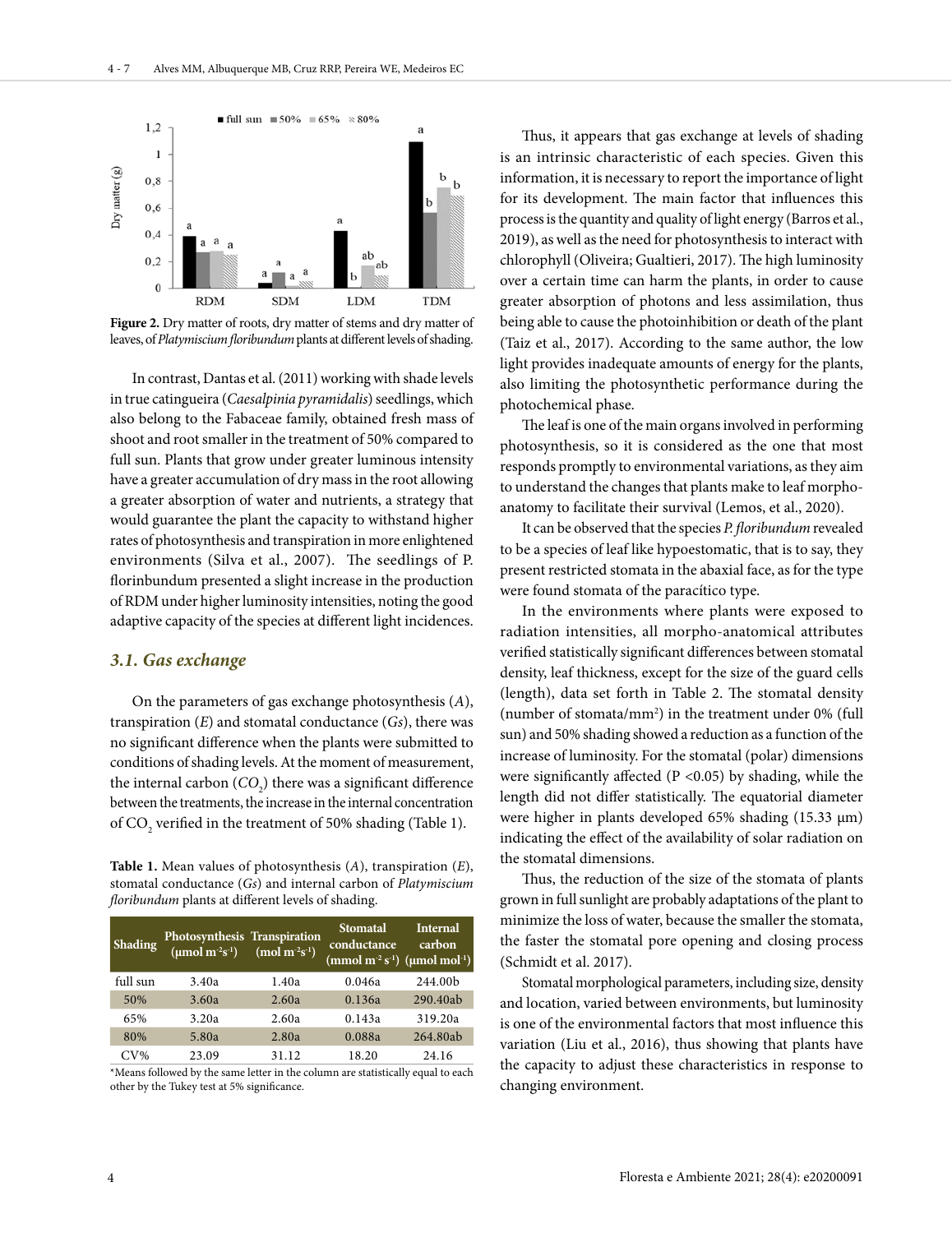|                | Stomatal           | Diameter $(\mu m)$ |            | Leaf thickness    | $\sqrt{3}$ Stomatal pore $(\mu m)^{\prime}$ |                    |
|----------------|--------------------|--------------------|------------|-------------------|---------------------------------------------|--------------------|
| <b>Shading</b> | density $(mm2)$    | Polar              | Equatorial | $(\mu m)$         | Length                                      | <b>Transversal</b> |
| full sun       | 40.66a             | 33.66a             | 14.83ab    | 5.20 <sub>b</sub> | 1.50 <sub>b</sub>                           | 0.78 <sub>b</sub>  |
| 50%            | 36.66a             | 41.00a             | 10.83c     | 9.55a             | 1.37 <sub>b</sub>                           | 0.50c              |
| 65%            | 27.16b             | 37.00a             | 15.33a     | 8.75a             | 1.37 <sub>b</sub>                           | 0.71 <sub>b</sub>  |
| 80%            | 25.50 <sub>b</sub> | 35.66a             | 11.88c     | 9.00a             | 2.65a                                       | 1.00a              |
| $CV\%$ :       | 10.27              | 12.71              | 18.45      | 6.01              | 18.30                                       | 12.20              |

**Table 2.** Stomatal density (stomata per mm²), diameter of stomata (polar and equatorial), leaf thickness (μm) and stomatal pore length and transversal of *Platymiscium floribundum* plants at different levels of shading.

\*Means followed by the same letter in the column are statistically equal to each other by the Tukey test at 5% significance.

The leaf thickness was influenced by shading levels: greater thickness when grown at 50.65 and 80% shading (Table 2).

The stomatal pore length did not show significant differences in the different levels of shading, however, the transversal pore length was higher in the condition of 80% shading and 50% shading (Table 2).

The chlorophyll/a content was significantly higher in the 65% shade-grown plants, the chlorophyll/b concentration was affected at 0% (full sun), so in the present study it was observed that shade leaves had a higher concentration of chlorophyll when compared to the sun. We grouped the data to calculate the total chlorophyll ratio, which did not show a significant difference (Table 3).

**Table 3.** Chlorophyll a and b contents, chlorophyll a / b ratio of *Platymiscium floribundum* plants at different levels of shading.

| Shading  | Chlorophyll /a          | Chlorophyll /b          | <b>Chlorophyll Relation a/b</b> |
|----------|-------------------------|-------------------------|---------------------------------|
|          | $\mu$ g cm <sup>2</sup> | $\mu$ g cm <sup>2</sup> | $\mu$ g cm <sup>2</sup>         |
| full sun | 27.50c                  | 6.00c                   | 20.16a                          |
| 50%      | 32.40b                  | 9.80a                   | 23.00a                          |
| 65%      | 38.83a                  | 9.21ab                  | 24.83a                          |
| 80%      | 32.85b                  | 8.85bc                  | 22.50a                          |
| $CV\%$ : | 7.82                    | 23.80                   | 15.97                           |

\*Means followed by the same letter in the column are statistically equal to each other by the Tukey test at 5% significance.

Plants under shading conditions tend to increase chlorophyll concentration to maximize light capture (Azevedo, 2014), for those cultivated under low light intensities present higher levels of chlorophyll. In addition, under appropriate lighting conditions, chlorophyll molecules are synthesized and degraded in the same proportion and under intense radiation conditions, degradation is more pronounced (Ferreira et al., 2012).

The perspective of the results obtained in the present study goes through concepts related to the evidenced or behavior similar to that found for most species of tropical forests, that is, limitation in the conditions of luminosity, but with capacity to maintain, in these conditions, the positive growth rate.

The adaptive capacity under different lighting conditions can even be used in reforestation projects or in consortium with other more demanding species in relation to the amount of light.

However, the species responded to different ambient light patterns through morphological and anatomical adjustments with efficiency. This facilitates its occurrence in the different

environments and demonstrates its capacity of phenotypic plasticity and adaptation to the variations of luminosity.

## **4. CONCLUSION**

The initial growth of *P. floribundum* seedlings was superior in the light level in full sun, providing favorable conditions for their development.

## **SUBMISSION STATUS**

Received: 16 Nov. 2020 Accepted: 09 Sep. 2021 Associate editor: Bruno Araujo Furtado de Mendonça

### **CORRESPONDENCE TO**

#### **Renata Ranielly Pedroza Cruz**

Universidade Federal de Viçosa, Departamento de Fitotecnia, Av. Peter Henry Rolfs, s/n - Campus Universitário, CEP 36570-900, Viçosa, Minas Gerais, Brasil e-mail: renataranielly426@gmail.com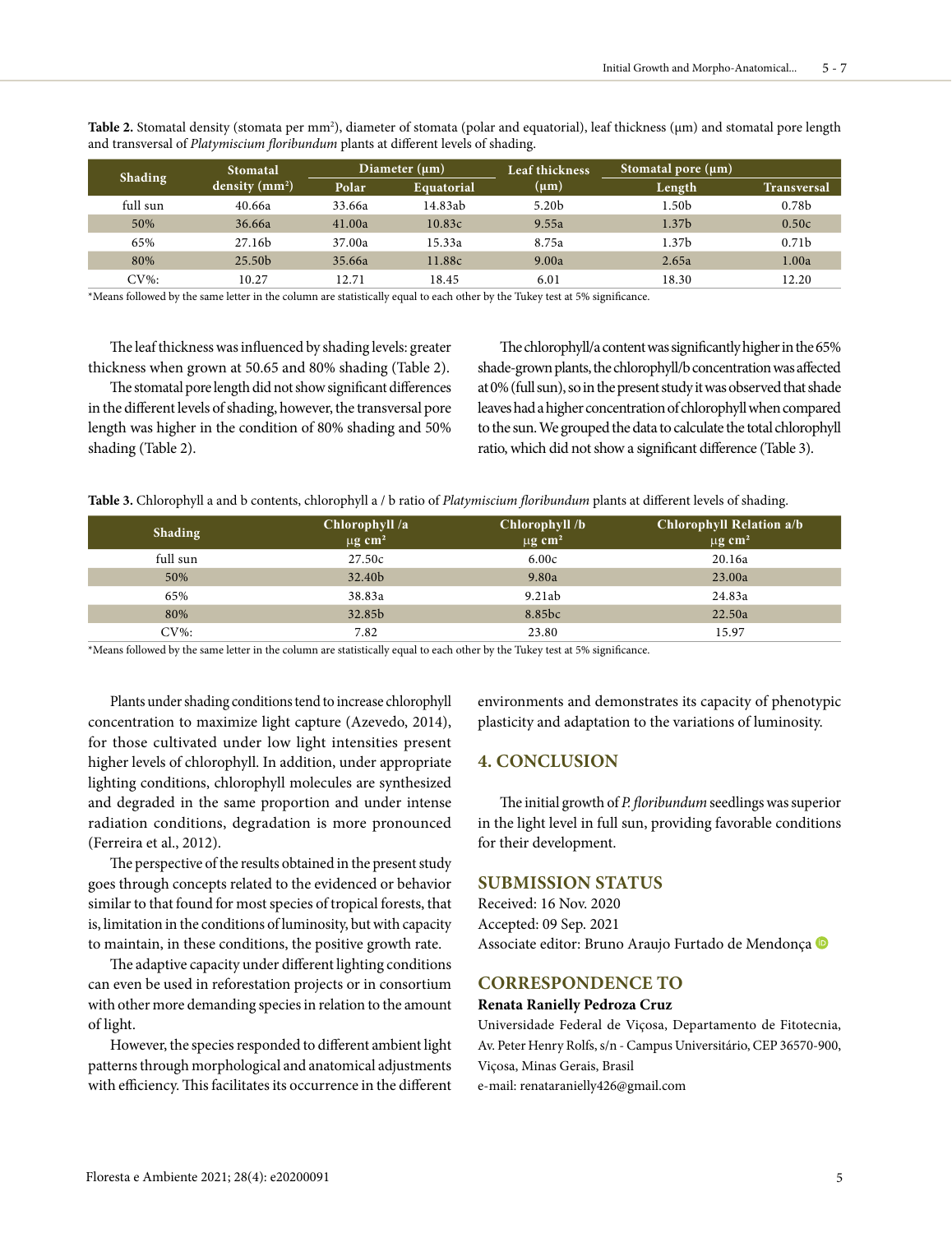# **AUTHORS' CONTRIBUTIONS**

Magnólia Martins Alves: Conceptualization (Equal); Formal analysis (Equal); Methodology (Equal); Writing-original draft (Equal); Writing-review & editing (Equal).

Manoel Bandeira Albuquerque: Conceptualization (Equal); Formal analysis (Equal); Project administration (Equal); Supervision (Equal); Validation (Equal).

Renata Ranielly Pedroza Cruz: Methodology (Equal); Writingoriginal draft (Equal); Writing-review & editing (Equal).

Walter Esfrain Pereira: Conceptualization (Equal); Formal analysis (Equal); Project administration (Equal); Supervision (Equal); Validation (Equal).

Eliane Cecília de Medeiros: Methodology (Equal); Project administration (Equal); Writing-original draft (Equal); Writing-review & editing (Equal).

## **REFERENCES**

Aguiar, FFA, Kanashiro, S; Tavares, AR; Nacimento, TDRD, Rocco, FM. Crescimento de mudas de pau-brasil (*Caesalpinia echinata* Lam.), submetidas a cinco níveis de sombreamento. Revista Ceres 2011; 58(6): 729-734.

Alves, MM, Alves, EU, Lima, MDLDS, Rodrigues, CM, Silva, BFD. Germinação de sementes de *Platymiscium floribundum* Vog. (Fabaceae) sob a influência da luz e temperaturas. Ciência Florestal, 2016; 26(3): 971-978.

Azevedo, GFDC. 2014. Photosynthetic parameters and growth in seedlings of *Bertholletia excelsa* and *Carapa guianensis* in response to pre-acclimation to full sunlight and mild water stress. Acta Amazonica 2014; 44(1): 67-78.

Barros, ACV, Araújo, TVM, Lima, RA. Uma abordagem interdisciplinar sobre o estudo da fotossíntese. Revista Ensino de Ciências e Humanidades-Cidadania, Diversidade e Bem Estar-RECH 2019; 5(2): 426-445.

Brasil. 2009. Ministério da Agricultura, Pecuária e Abastecimento. Secretaria de Defesa Agropecuária. Regras para análise de sementes. Brasília, DF: Mapa: ACS, 395 p. Available from: https://www.gov. br/agricultura/pt-br/assuntos/insumos-agropecuarios/arquivospublicacoes-insumos/2946\_regras\_analise\_\_sementes.pdf

Dalmolin, AC, Thomas, SEO, Almeida, BC, Ortiz, CER. Alterações morfofisiológicas de plantas jovens de *Curatella americana* L. submetidas ao sombreamento. Revista brasileira de Biociência, 2015; 13(1): 41-48.

Dantas, BF, Lopes, AP, Silva, FFS, Batista, PF, Pires, MMML, Aragão, CA. Produção de mudas de catingueira-verdadeira (*Caesalpinia pyramidalis* Tul.) em função de substratos e luminosidades.*C*ientífica 2011; 39(2): 34-43.

Dan, ML, Braga, JMA, Nascimento, MT.Estrutura da comunidade arbórea de fragmentos de floresta estacional semidecidual na bacia hidrográfica do rio São Domingos, Rio de Janeiro, Brasil. Rodriguésia 2010; 61(4): 749-766.

Felsemburgh, CA, Santos, KJS, Camargo, PB, Carmo, JB, Tribuzy, ES. Respostas ecofisiológicas de *Aniba parviflora* ao sombreamento artificial. Pesquisa Florestal Brasileira 2016; 36(87), 201-2010.

Ferreira, WN, Zandavalli, RB, Bezerra, AME; Filho, SM. Crescimento inicial de *Piptadenia stipulacea* (Benth.) Ducke (Mimosaceae) e *Anadenanthera colubrina* (Vell.) Brenan var. cebil (Griseb.) Altshul (Mimosaceae) sob diferentes níveis de sombreamento. Acta Botanica Brasilica 2012;26 (2): 408-414.

Freire, JM, Chaves, HV, Texeira, AH, Sousa, LHT, Pinto, IR, Costa, JJN et al. Protective effect of *Platymiscium floribundum* Vog. In tree extract on periodontitis inflammation in rats. PloS one, 2019; 14(11): e0223800.

Gomes, ADV, Freire, ALO. Crescimento e qualidade de mudas de cedro (*Cedrela fissilis* L.) em função do substrato e sombreamento. Scientia Plena 2019; 15(11):1-9.

Johansen, DA. 1940. *Plant microtechnique.* New York: McGraw-Hill. 523p,

Labouriau, LG, Oliveira, JD, Salgado-Labouriau, M. L. Transpiração de *Schizolobium parahyba* (Vell) Toledo I. Comportamento na estação chuvosa, nas condições de Caeté, Minas Gerais. Anais da Academia Brasileira de Ciência 1961, 33(2): 237-257.

Kraus, JE; Arduin, M. 1997. *Manual básico de métodos em morfologia vegetal.* Seropédica: EDUR. 198p.

Lemos, VOT, Lucena, EMP, Bonilla, OH, Chaves, BE, Freitas, MA. Anatomia ecológica foliar de *Myrcia guianensis* (Aubl.) DC. na Restinga Cearense. Ciência florestal 2020; 30(2): 307-322.

Liu Y, Dawson W, Prati D, Haeuser E, Feng Y, van Kleunen M.. Does greater specific leaf area plasticity help plants to maintain a high performance when shaded? Annals of Botany 2016; 118(7): 1329-1336.

Morais Neto, SP, Gonçalves, JDM, Takaki, M, Cenci, S, Gonçalvez. JC. Crescimento de mudas de algumas espécies arbóreas que ocorrem na mata atlântica em função do nível de luminosidade. Revista Árvore 2000; 24(1): 35- 45.

Mota, LHS, Scalon, SPQ, Mussury, RM. Efeito do condicionamento osmótico e sombreamento na germinação e no crescimento inicial das mudas de angico (*Anadenanthera falcata* Benth. Speg.). Revista Brasileira de Plantas Medicinais 2013; 15(4): 655-663.

Nogueira, TR, Figueredo, IM, Luna, FMT, Cavalcante Jr, CL, Santos, JEDA, Lima, MAS, SILVA, TSJ, Leal, LKAM, Nunes, FM, Rios, MAS, Pimenta, ATAP. Evaluation of oxidative stability of soybean biodiesel using ethanolic and chloroform extracts of *Platymiscium floribundum*  as antioxidant. Renewable Energy 2020, 159(1): 767-774.

Oliveira, AKM, Gualtieri, SCJ. Trocas gasosas e grau de tolerância ao estresse hídrico induzido em plantas jovens de *Tabebuia aurea* (Paratudo) submetidas a alagamento. Ciência Florestal 2017, 27(1): 181-191.

Pagliarini, MK, Moreira, ER, Nasser, FADCM, Mendonça, VZ, Castilho, RMM. Níveis de sombreamento no desenvolvimento de mudas de *Hymenaea courbarl* var. Stilbocrpa. Cultura Agronomica 2017, 26(1): 330-346.

Salles, JS, Lima, AHF, Costa, EMudas de jambolão sob níveis de sombreamento, bancadas refletoras e profundidade de semeadura. Journal of Neotropical Agriculture 2017; 4(5): 110-118.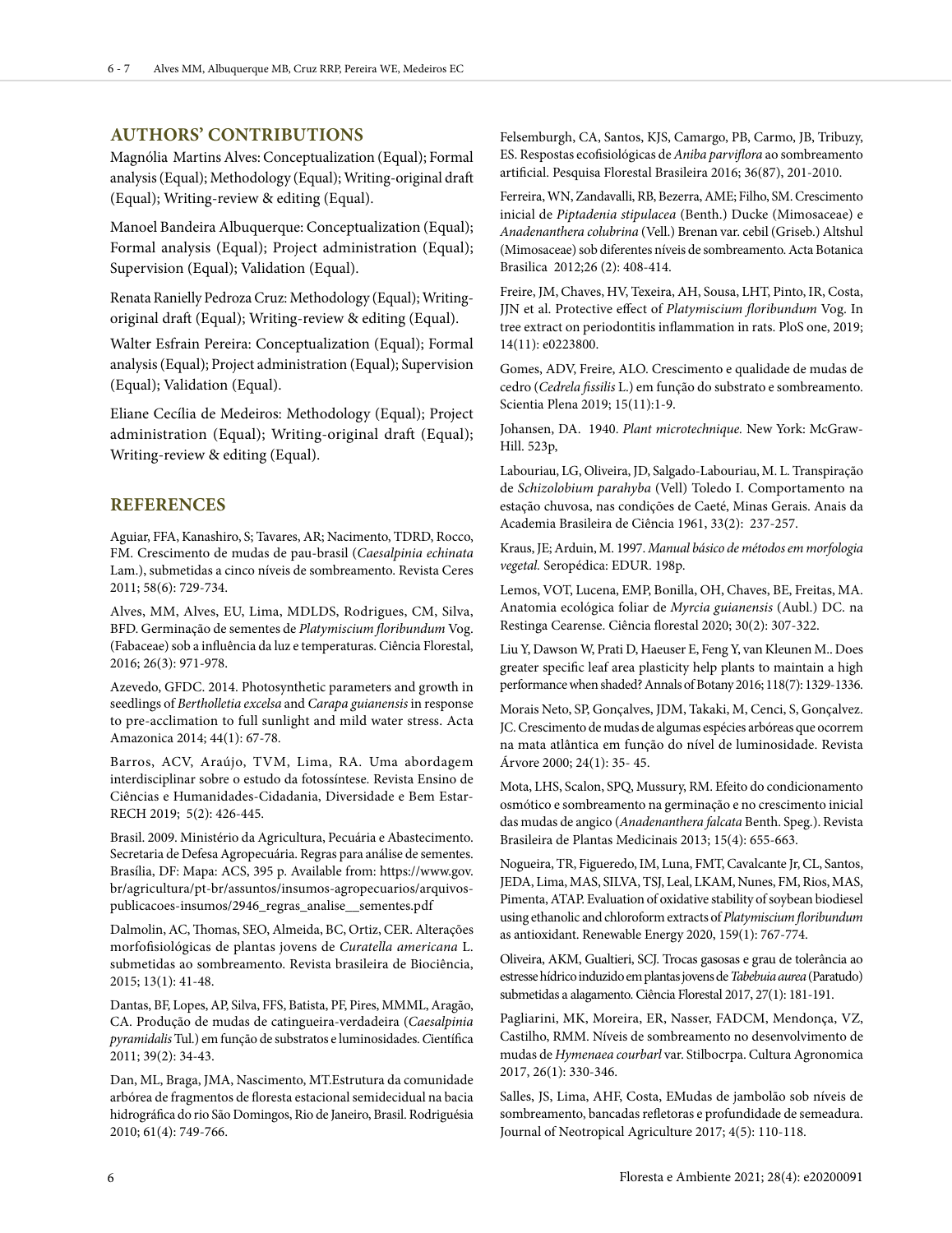Schmidt, D., Caron, B, Pilau, J., Nardino, M., Elli, EF. et al. Morfoanatomia foliar de azevém no sub-bosque de espécies arbóreas em sistemas agroflorestais. *Revista* Ceres, 2014; 64(4): 368-375.

Schmitz, J., Heinrichs, L., Scossa, F., Fernie, A. R., Oelze, M. L., Dietz, K. J., Rothbart, M., Grimm, B., Flügge, U. The essential role of sugar metabolism in the acclimation response of *Arabidopsis thaliana* to high light intensities. Journal of Experimental Botany 2014; 65(6), 1–18.

Silva, BMDS, Lima, JD, Dantas, VAV, Moraes, WDS, Sabonaro, DZ. Efeito da luz no crescimento de mudas de *Hymenaea parvifolia* Huber. Revista Árvore 2007;31(1):1019-1026

Souza Pinto, JR, Dombroski, JLD, Freitas, RMO. Crescimento e índices fisiológicos de *Tabebuia aurea*, sob sombreamento no semiárido. Floresta, 2017; 46(4): 465-472.

Szymanska, R, Slesak, I, Orzechowska, A, Kruk, J. Physiological and biochemical responses to high light and temperatures stress in plants. Environmental and Experimental Botany 2017; 139(1): 165-177.

Taiz L, Zeiger E, Møller IM, Murphy A. Fisiologia e desenvolvimento vegetal. 6ª ed. Porto Alegre, Artmed. 858p; 2017.

Wit, M., Galvão, VC, Fankhauser, C. Light-mediated hormonal regulation of plant growth and development. Annual Review of Plant Biology, 2016; 67(1):513–537.

Zare SKA, Sedaghathoor S, Dahkaei MNP, Hashemabadi, D. The effect of light variations by photoselective shade nets on pigments, antioxidant capacity, and growth of two ornamental plant species: Marigold (*Calendula officinalis* L.) and violet (*Viola tricolor*). Cogent Food & Agriculture, 2019; 5(1): 1650415.